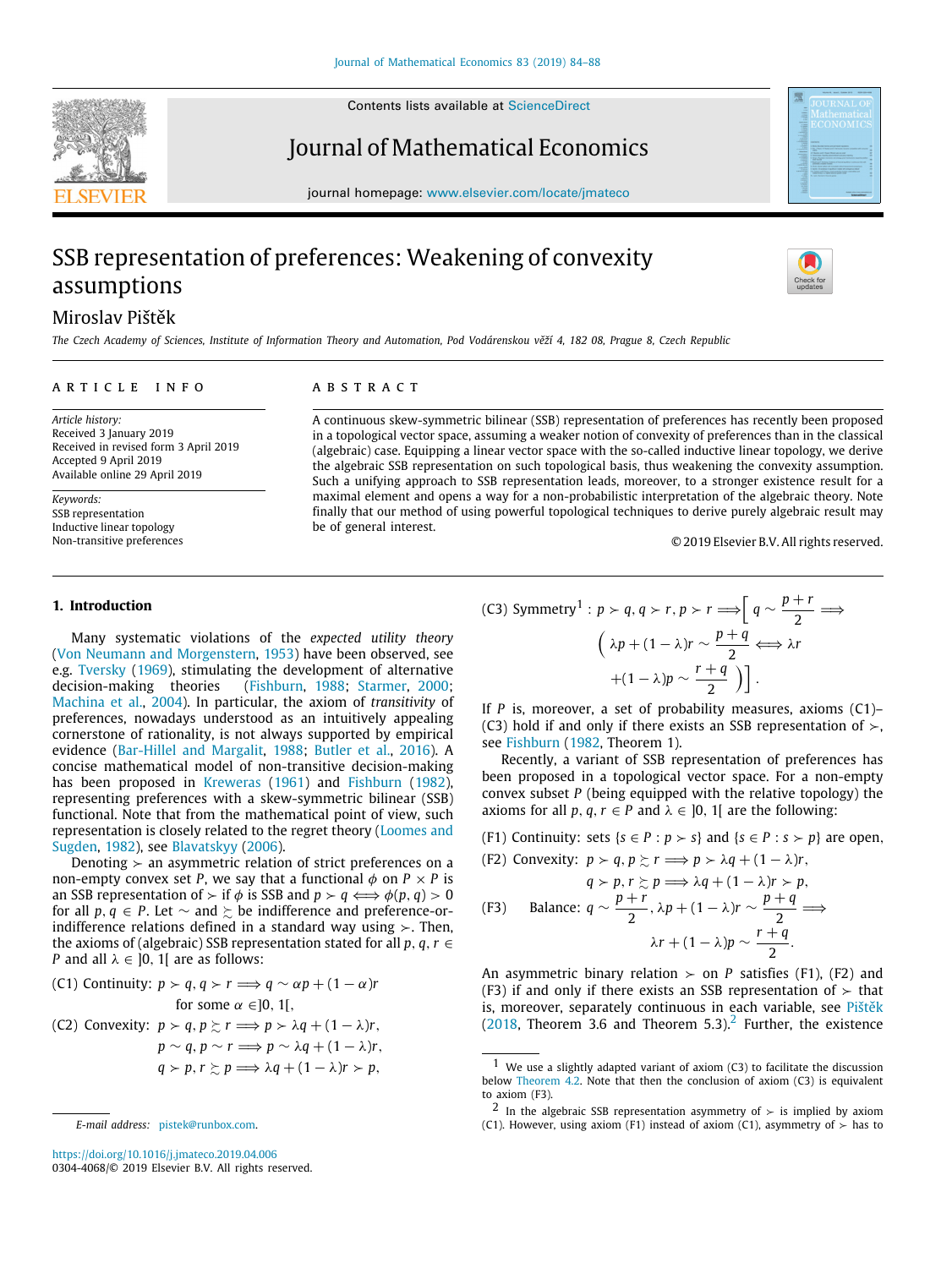of a maximal element of  $O \subset P$  with respect to  $\succ$  has been shown, assuming compactness and convexity of *Q*, see [Pištěk](#page-4-8) ([2018,](#page-4-8) Corollary 3.4 and Theorem 3.6). In the algebraic setting of SSB representation, a similar result has been shown only for a (finitely generated) polyhedral set [\(Fishburn,](#page-4-2) [1988](#page-4-2), Theorem 6.2).

In this article, we show that algebraic SSB representation may be, somehow surprisingly, considered only as an application of the above introduced topological theory. By using the socalled *inductive linear topology* ([Jarchow,](#page-4-9) [1981;](#page-4-9) [Bogachev and](#page-3-3) [Smolyanov,](#page-3-3) [2017](#page-3-3)) for an underlying linear vector space, we show that axioms (C1) and (F2) imply axiom (F1) with respect to such topology, see [Proposition](#page-2-1) [4.1.](#page-2-1) This step is essential to prove that axioms (C1), (F2) and (F3) are equivalent to the existence of algebraic SSB representation of preferences on *P* in a fully abstract setting, see [Theorem](#page-2-0) [4.2](#page-2-0). As a consequence, axioms (C3) and (F3) are equivalent given axioms (C1) and (F2), thus we have generalized [Fishburn](#page-4-6) [\(1982](#page-4-6), Theorem 1) that has been stated for a set of probabilistic measures using a stronger convexity axiom (C2). Further, we propose a generalized existence result for a maximal element w.r.t.  $>$ , see [Theorem](#page-2-2) [4.3](#page-2-2). Note finally that the technique used may be of general interest since it permits one to use topological tools to obtain relatively stronger results that may be finally transposed to a purely algebraic setting employing the inductive linear topology.

The article is organized as follows. Section [2](#page-1-0) presents the basic notation and preliminary results. In Section [3](#page-2-3) we introduce the notion of the inductive linear topology and discuss its basic properties. The main theorem of the algebraic SSB representation is presented in Section [4](#page-2-4) together with all the related results. When working on this article, several inaccuracies in [Pištěk](#page-4-8) ([2018\)](#page-4-8) have been discovered; all of them are corrected in [Appendix.](#page-3-4)

#### **2. Notation and preliminary results**

<span id="page-1-0"></span>For a set *X* we denote 2*<sup>X</sup>* the set of all subsets of *X*. A *topological space* is a set *X* equipped with a family of subsets  $\tau \subset 2^X$  (called *open* sets) satisfying the following conditions:  $\emptyset, X \in \tau$ ; every union of open subsets of *X* is open; every finite intersection of open subsets of *X* is open. A set  $Y \subset X$  is a *closed* set if  $X \setminus Y \in \tau$ . For any  $Z \subset X$ , we define the *relative topology* of *Z* as  $\tau$ <sub>*Z*</sub> = {*U* ∩ *Z* : *U* ∈  $\tau$ }. A topological space is *compact* if each of its open covers has a finite sub-cover; is *connected* if it is not a disjoint union of two non-empty open subsets; is a *Hausdorff* space if any two distinct points are respectively contained in disjoint open sets; is a real *topological vector space* (t.v.s) if it is moreover a real *linear vector space* (l.v.s.) such that operations of addition and multiplication are continuous. Note that [Pištěk](#page-4-8) ([2018\)](#page-4-8) restricts attention to topological vector spaces that are Hausdorff. By  $\mathcal{P}(X)$  we denote a set of all *regular Borel probability* measures on  $X$ . Note that once equipped with the so-called weak<sup> $\star$ </sup> topology,  $\mathcal{P}(X)$  is a convex subset of a t.v.s., see e.g. [Goodearl](#page-4-10) ([2010\)](#page-4-10).

For a real function *f* satisfying a specified condition, we say that it is *unique up to a similarity transformation* if all functions satisfying the given condition are of the form  $\alpha f$  with  $\alpha > 0$ . Let *X* be l.v.s. and *Y*  $\subset$  *X*, then we denote by co(*Y*) and cone(*Y*) the convex and conic hull of *Y*, i.e. the smallest convex and conic set in *X* that contains *Y*, respectively. For points  $p, q \in X$  we use  $[p, q] \equiv {\lambda p + (1 - \lambda)q : \lambda \in [0, 1]}$ , and analogously we define ]*p*, *q*[ and ]*p*, *q*]. Point *p* ∈ *M* ⊂ *X* is called an *internal point* of *M* if for each  $x \in X$  there exists an  $\alpha > 0$  such that  $[p, p + \alpha x] \subset M$ . For sets  $K, L \subset X$  we denote by  $K + L$  set  $\{k+1 : k \in K, l \in L\}$ ; set  $K - L$  is defined analogously.

For a set *X* and a binary relation *S* defined on *X*, *S*  $\subset$  *X*  $\times$  *X*, we write *xSy* if  $(x, y) \in S$ , and define *inverse relation* to *S* as  ${(x, y) \in X \times X : ySx}.$  We say that  $x \in X$  is a *maximal element* of *X* with respect to *S* if set  $\{y \in X : ySx\}$  is empty. Relation *S* is *asymmetric* if for all  $x, y \in X$ , *xSy* implies that *ySx* is not satisfied. The *preference interior* of *X* with respect to *S* is denoted by  $X^* = \{y \in X : xSy, ySz \text{ for some } x, z \in X\}.$  Given a (preference) binary relation ≻, the *indifference* relation ∼ and *preference-or-indifference* relation ≿ are

$$
p \sim q \equiv \text{neither } p \succ q \text{ nor } q \succ p,
$$
  

$$
p \succsim q \equiv p \succ q \text{ or } p \sim q.
$$

Symbols  $\prec$  and  $\preceq$  denote the inverse relations to  $\succ$  and  $\succsim$ , respectively. Given a topological space *X*, a binary relation  $\geq$  on *X* is *coherent* (with topology of *X*) if  $\{y \in X : y \succ x\} = \{y \in X : y \succ x\}$ for all  $x \in X$  such that  $\{y \in X : y \succ x\} \neq \emptyset$ .

Let *P* be a convex subset of a t.v.s., a coherent and asymmetric relation > on *P* is *upper semi-Fishburn* if  ${q \in P : q > p}$  is convex for all  $p \in P$ . A binary relation is *lower semi-Fishburn* if its inverse is upper semi-Fishburn; a *Fishburn* relation is both lower and upper semi-Fishburn. A binary relation ≻ defined on *P* is *balanced* if for all *p*, *q*, *r* ∈ *P* and all  $\lambda$  ∈ ]0, 1[ such that  $q \sim \frac{1}{2}p + \frac{1}{2}r$  and  $λp+(1-λ)r$  ∼  $\frac{1}{2}p+\frac{1}{2}q$  it holds that  $λr+(1-λ)p$  ∼  $\frac{1}{2}r+\frac{1}{2}q$ . Finally, we say that a functional  $\phi : P \times P^* \to \mathbb{R}$  is a *continuous partial representation* of a binary relation  $\geq$  on *P* if  $\phi(p, q)$  is continuous and linear in *p* for all  $q \in P^*$ , and for all  $(p, q) \in P \times P^*$  it holds that  $p > q \Longleftrightarrow \phi(p, q) > 0$  and  $p \prec q \Longleftrightarrow \phi(p, q) < 0$ .

Next, a variant of [Fishburn](#page-4-6) ([1982,](#page-4-6) Lemma 3) with weaker convexity assumptions is provided, allowing us later a respective weakening of axioms in the theory of SSB representation. Note that [Lemma](#page-1-1) [2.1](#page-1-1) plays also a key role in [Appendix.](#page-3-4)

<span id="page-1-1"></span>**Lemma 2.1.** *Let P be a non-empty convex subset of a l.v.s.,*  $>$  *be a* relation on P satisfying (C1) and (F2), and  $q \in P^*$ . Then there *exists a linear functional f on P such that for all p* ∈ *P it holds that*  $p > q \Longleftrightarrow f(p) > f(q)$  and  $q > p \Longleftrightarrow f(q) > f(p)$ .

**Proof.** Let *G* ≡ { $p$  ∈ *P* :  $p$  ≻ *q*}, *I* ≡ { $p$  ∈ *P* :  $p$  ∼ *q*}, and  $L \equiv \{p \in P : p \prec q\}$ . Note that  $\{G, I, L\}$  is a disjunctive cover of *P* since (C1) implies asymmetry of ≻, and sets *G* and *L* are convex due to (F2) and non-empty. Denoting by *Y* the linear span of *G*, we first prove that *P* ⊂ *Y*. Take any  $p \in I \cup L$  and  $r \in G$ ; axiom (C1) implies that there is  $s \in [p, r]$  such that  $s \in I$ , and (F2) then implies that *]s*, *r*[⊂ *G*, thus *p* ∈ *Y*.

Assuming 0  $\in$  *L* without loss of generality, we denote  $V \equiv$  $-(L \cap \text{cone}(G))$  and  $U \equiv \text{co}(L \cup V)$ . Then  $U = \bigcup_{\lambda \in [0,1]} (\lambda L + (1 \lambda$ )*V*)  $\subset$  *L* + *V* since *L* and *V* are convex and contain 0. Observing (*L*+*V*)∩*G* ⊂ (*L*∩(*G*−*V*))+*V* and *L*∩(*G*−*V*) ⊂ *L*∩(*G*+cone(*G*)), we see that  $U \cap G = \emptyset$  may be shown by proving  $L \cap (G + \text{cone}(G)) = \emptyset$ . For a contradiction, we take  $g, h \in G$  and  $\lambda \geq 0$  such that  $g + \lambda h \in L$ , the convexity of *G* and *L* then implies  $[g, h] \subset G$ and  $[0, g + \lambda h] \subset L$ . Since  $[g, h] \cap [0, g + \lambda h] \neq \emptyset$ , we reached the contradiction with  $G \cap L = \emptyset$  and so  $U \cap G = \emptyset$ .

Further we will show that 0 is an internal point of *U*. Fixing  $y \in Y$  we will find  $\alpha > 0$  such that  $[0, \alpha y] \subset U$ . Since  $Y =$ cone(*G*) – cone(*G*), there are  $\lambda_1, \lambda_2 \geq 0$  and  $y_1, y_2 \in G$  such that *y* = λ<sub>1</sub>*y*<sub>1</sub> − λ<sub>2</sub>*y*<sub>2</sub>. Using (C1) together with (F2), there is α<sub>1</sub> ∈ ]0, 1[ such that  $[0, \alpha_1 y_1] \subset L$ ; analogously one may find  $\alpha_2 \in [0, 1]$  such that  $[0, -\alpha_2 y_2] \subset V$ . Note that  $[\alpha_1 y_1, -\alpha_2 y_2] \subset U$  due to the convexity of *U*. Without loss of generality we may assume  $y \neq 0$ , then  $\lambda_1 + \lambda_2 > 0$ , and  $\alpha^{-1} \equiv \frac{\lambda_1}{\alpha_1} + \frac{\lambda_2}{\alpha_2}$  is well defined. A short calculation reveals that  $\alpha y \in [\alpha_1 y_1, -\alpha_2 y_2]$ , and so  $[0, \alpha y] \subset U$ .

Next, since 0 is an internal point of *U*, a convex set that is disjunctive with *G*, there exists a linear functional *f* on *Y* such that *G* ⊂ { $p \in P$  :  $f(p - q) \ge 0$ } and  $L \subset U \subset \{p \in P$  :

be explicitly assumed. This fact has been omitted in [Pištěk](#page-4-8) ([2018](#page-4-8)); see corrected statements in [Appendix](#page-3-4).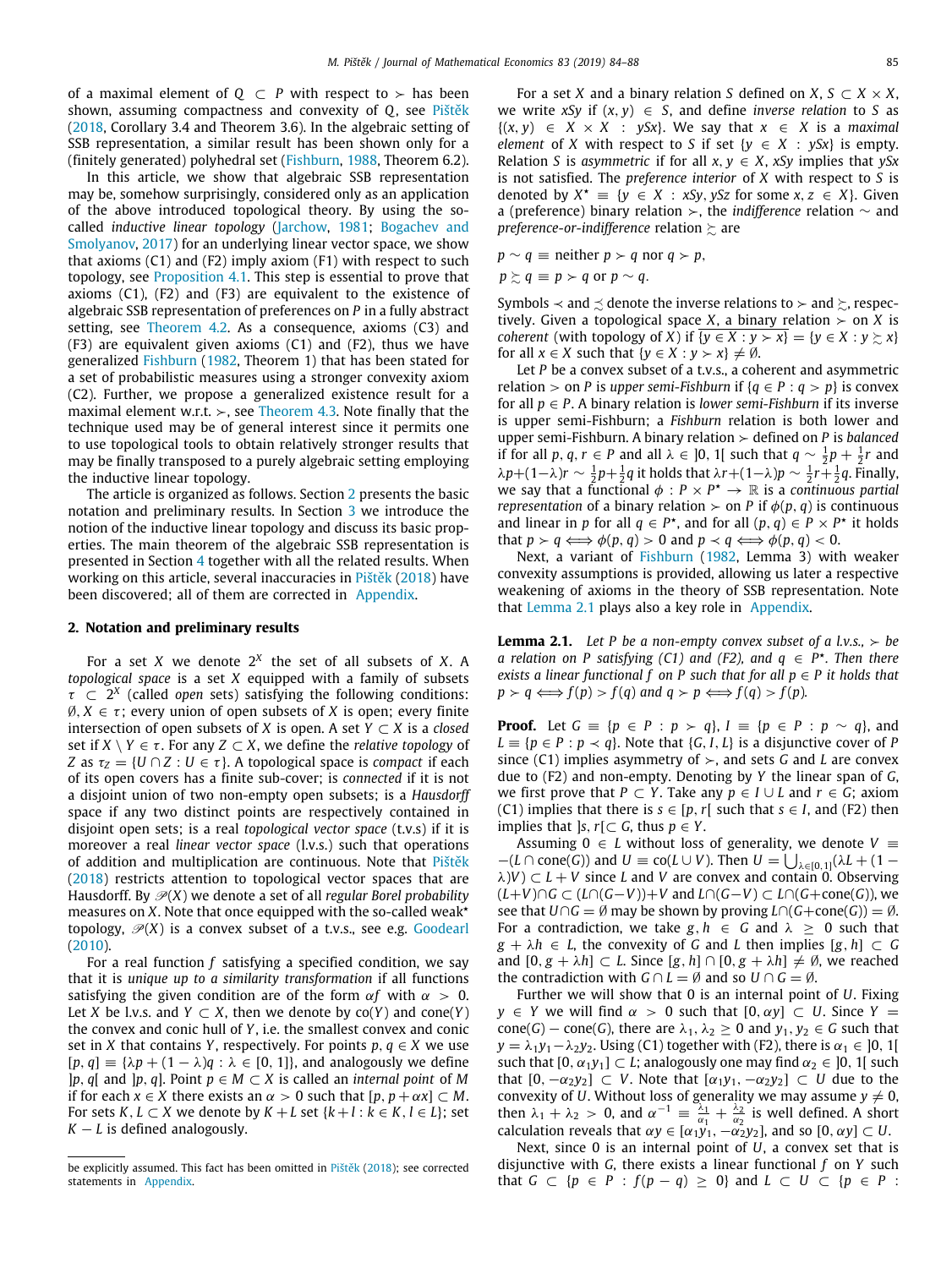*f* (*p*−*q*) < 0} using the basic separation theorem, see e.g. [Dunford](#page-4-11) [and Schwartz](#page-4-11) ([1958](#page-4-11), Theorem V.1.12). Observe further that *I* ⊂  ${p \in P : f(p - q) = 0}$  not to violate (F2). Next, since  ${G, I, L}$  is a disjunctive cover of *P*, it necessarily holds that  ${p \in P : f(p-q) >}$ 0} ⊂ *G* and { $p \in P$  :  $f(p-q) < 0$ } ⊂ *L*. Thus, to satisfy (C1), it holds that *I* = { $p ∈ P : f(p-q) = 0$ }, and then  $G = {p ∈ P : f(p-q) > 0}$ and  $L = \{p \in P : f(p - q) < 0\}$ . □

#### **3. Inductive linear topology**

<span id="page-2-3"></span>Let us denote by *X* the underlying l.v.s. In order to derive the theory of algebraic SSB representation based on the continuous SSB representation, we need to provide *X* with a Hausdorff topology such that any linear functional on *X* will be continuous. This is non-trivial only for an infinite-dimensional *X*; a finitedimensional l.v.s. is a Hausdorff t.v.s. only once equipped with Euclidean topology, and then all linear mappings are continuous.

Next we provide the existence of the *inductive linear topology*  $\tau$ <sub> $\iota$ </sub> together with its basic properties; a more detailed survey is to be found in [Jarchow](#page-4-9) [\(1981\)](#page-4-9) and [Bogachev and Smolyanov](#page-3-3) ([2017\)](#page-3-3). In particular, open sets of  $\tau$ <sub>l</sub> may be explicitly constructed, see e.g. [Jarchow](#page-4-9) [\(1981](#page-4-9), Theorem 4.1.3).

**Lemma 3.1.** *Let X be a l.v.s., then there exists a finest topology*  $\tau$ , *on X* such that  $(X, \tau)$  *is a t.v.s. and for any finite-dimensional subspace Y* of *X* canonical injection of *Y* into *X* is continuous. Moreover,  $(X, \tau)$ *is a Hausdorff space.*

**Proof.** See Proposition 4.1.1 and Proposition 4.5.4 in [Jarchow](#page-4-9) ([1981\)](#page-4-9) (with the subsequent discussion).  $\square$ 

<span id="page-2-5"></span>**Lemma 3.2.** *Every linear mapping from*  $(X, \tau)$  *to*  $\mathbb R$  *is continuous.* 

**Proof.** See Proposition 4.1.2 and Proposition 4.5.4 in [Jarchow](#page-4-9)  $(1981)$  $(1981)$ . □

A similar concept is the *finite topology* on *X*; a subset *U* of *X* is *finitely open* if, for each finite-dimensional linear subspace *Y* of *X*, the set *U* ∩ *Y* is open in the Euclidean topology of *Y*. The finite topology is equivalent to the inductive linear topology for a countable-dimensional *X*; an uncountable-dimensional *X* equipped with the finite topology may not be a t.v.s. since then vector addition is not necessarily jointly continuous, see [Kakutani](#page-4-12) [and Klee](#page-4-12) [\(1963](#page-4-12)).

#### **4. Main results**

<span id="page-2-4"></span>Next we show that axioms (C1) and (F2) imply axiom (F1) w.r.t. the inductive linear topology.

**Proposition 4.1.** *Let P be a non-empty convex subset of a l.v.s.*  $\epsilon$ *equipped with the inductive linear topology*  $\tau_{i}$ *, and*  $\succ$  *be a relation on P satisfying (C1) and (F2). Then* ≻ *satisfies (F1) with respect to the relative topology of P.*

**Proof.** Fix any  $p \in P$ , we will show that sets  $G \equiv \{q \in P : q > p\}$ and  $L \equiv \{q \in P : q \prec p\}$  are open in the relative topology of *P*. For  $L \neq \emptyset$  and  $G \neq \emptyset$ , i.e.  $p \in P^*$ , the statement follows directly from [Lemma](#page-1-1) [2.1.](#page-1-1) Indeed, any linear functional is continuous with respect to topology  $τ_{\iota}$ , see [Lemma](#page-2-5) [3.2.](#page-2-5) Thus, *G* and *L* are open in topology  $\tau$ <sub>*l*</sub> restricted to *P*, and axiom (F1) is satisfied.

Next, consider the case of  $G = \emptyset$  and  $L \neq \emptyset$ , i.e. of *p* being a maximal element of *P*. To show that *L* is open we will prove that any *r* ∈ *L* has an open neighbourhood contained in *L*. We have  $p > r$ , thus  $p > \frac{p+r}{2}$  using (F2); and similarly  $\frac{p+r}{2} > r$ . One thus gets  $r \in V \equiv \{s \in P : \frac{p+r}{2} > s\}$  as well as  $\frac{p+r}{2} \in P^*$ 

implying openness of *V* using the result of the above paragraph. Then  $U \equiv \left\{ \frac{s+r}{2} : s \in V \right\}$  is an open neighbourhood of *r* and  $U \subset L$ using  $p > r$  and  $p \geq s$  for all  $s \in V$ . The case of  $L = \emptyset$  and  $G \neq \emptyset$ is symmetric, and for  $L = G = \emptyset$  the statement is immediate.  $\square$ 

<span id="page-2-0"></span>The following generalization of [Fishburn](#page-4-6) ([1982,](#page-4-6) Theorem 1) is our main result.

**Theorem 4.2.** *Let P be a non-empty convex subset of a l.v.s. and* ≻ *be a binary relation on P. Then the following three statements are equivalent:*

- *(a) relation* ≻ *satisfies axioms (C1), (F2), and (F3),*
- *(b) relation*  $>$  *satisfies axioms (C1), (F2), and (C3),*
- *(c) there exists an SSB functional*  $\phi$  *on P*  $\times$  *P, unique up to a similarity transformation, such that for all p,*  $q \in P$ *,*  $p > q \Leftrightarrow$  $\phi(p, q) > 0.$

**Proof.** First, one may observe that statement (a) directly implies statement (b) since axiom (F3) implies axiom (C3), see [Pištěk](#page-4-8) ([2018,](#page-4-8) Proposition 5.2).

<span id="page-2-6"></span>To show that (b) implies (c), we first equip the underlying l.v.s. with the inductive linear topology  $\tau_{\iota}$ , and denote by  $\tau_{P}$  the respective relative topology of *P*. Given (C1) and (F2), axiom (F1) is satisfied w.r.t.  $\tau_P$ , see [Proposition](#page-2-1) [4.1](#page-2-1). Axioms (F1) and (F2) with asymmetry of  $\succ$  due to axiom (C1) together imply that  $\succ$ is a Fishburn relation using [Pištěk](#page-4-8) ([2018](#page-4-8), Theorem 3.6). Now, to show the existence of an SSB representation, it suffices to note that [Pištěk](#page-4-8) ([2018,](#page-4-8) Theorem 5.3) is valid even if one assumes a formally weaker axiom (C3) instead of (F3); indeed, axiom (F3) is used only in the proof of [Pištěk](#page-4-8) [\(2018](#page-4-8), Lemma 5.4) to deduce axiom (C3).

Finally, a short calculation reveals that a relation represented by an SSB functional has to satisfy axioms (C1), (F2) and (F3), thus (c) implies (a).  $\square$ 

We have introduced axiom (F3) for several reasons. The premise of axiom (C3) has been motivated by its interplay with axioms (C1) and (C2), see the first paragraph on [Fishburn](#page-4-6) ([1982,](#page-4-6) p. 44). This is no more the case once axiom (F2) is used instead of axiom (C2). In particular, contrary to [Pištěk](#page-4-8) [\(2018](#page-4-8), Proposition 5.2), it seems to be difficult to show directly that axioms (F3) and (C3) are equivalent given (C1) and (F2). Furthermore, the conclusion of axiom (C3), which is equivalent to axiom (F3), holds generally for any preference relation admitting an SSB representation. Thus axiom (F3) may serve as a more concise variant of axiom (C3). Finally, axiom (F3) appears to be more amenable to empirical verification than axiom (C3).

<span id="page-2-1"></span>Previously, the existence of a maximal element has been shown only for a (finitely generated) polyhedral set, see [Fishburn](#page-4-2) ([1988,](#page-4-2) Theorem 6.2). The following result is more general and may be used when set *P* is non-linearly constrained.

<span id="page-2-2"></span>**Theorem 4.3.** *Let P be a non-empty convex compact subset of a finite-dimensional l.v.s., and*  $\rightarrow$  *be a relation that satisfies (C1) and (F2)* on *P*; then there exist a minimal and a maximal element of *P with respect to* ≻*.*

Note that compactness in the above statement is considered w.r.t. the standard, Euclidean topology of the involved finitedimensional l.v.s.

**Proof.** Given (C1) and (F2), relation  $\geq$  satisfies axiom (F1) w.r.t. the relative (inductive linear) topology of *P* due to [Proposition](#page-2-1) [4.1.](#page-2-1) Moreover, relation  $>$  is asymmetric owing to (C1), thus it is also a Fishburn relation using [Pištěk](#page-4-8) [\(2018](#page-4-8), Theorem 3.6). For a finite-dimensional space the Euclidean topology coincides with the inductive linear topology; thus *P* is compact in the inductive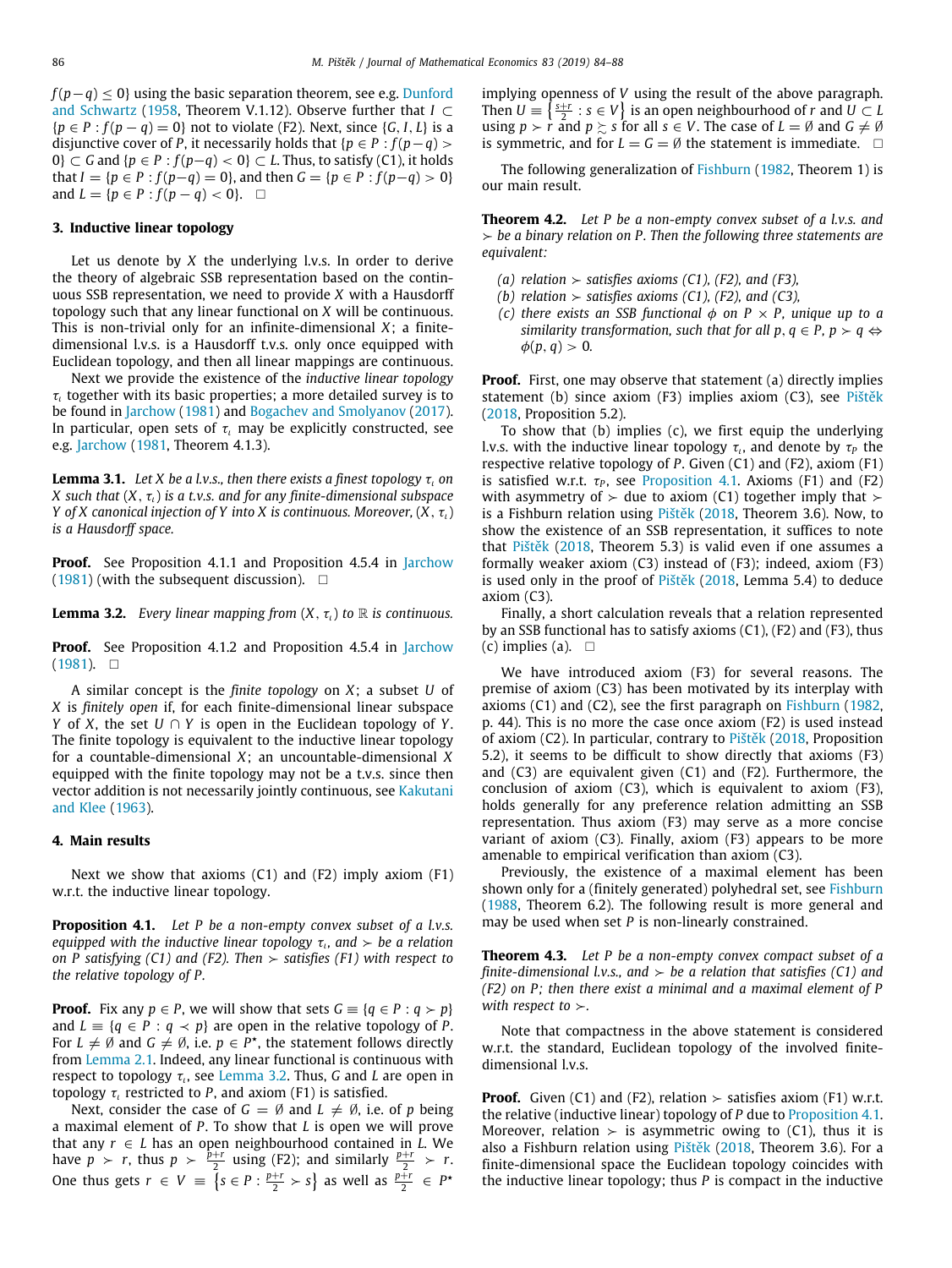linear topology as well. Since the inductive linear topology is Hausdorff, see [Lemma](#page-2-6) [3.1,](#page-2-6) the statement is due to [Pištěk](#page-4-8) [\(2018,](#page-4-8) Corollary 3.4).  $\square$ 

#### **Acknowledgements**

This research has been supported by grant GA17-08182S of the Czech Science Foundation. The author is grateful to Tomáš Kroupa and Stefan Krömer for helpful discussions about the presented topic. Last but not least, it was a pleasure to follow reviewers' comments and suggestions that definitely increased the quality of this article.

#### **Appendix**

<span id="page-3-4"></span>In this [Appendix](#page-3-4) we correct several gaps arising in [Pištěk](#page-4-8) ([2018\)](#page-4-8), the corrected results being numbered as they were in the original paper. In contrast to the note above ([Pištěk,](#page-4-8) [2018,](#page-4-8) Definition 3.2), a coherent relation is not necessarily asymmetric. Thus asymmetry has to be assumed in the definition of Fishburn relation as follows.

**Definition 3.2** (*Fishburn Relation*)**.** Let a convex subset *P* of a t.v.s. be equipped with the relative topology, and  $\geq$  be an asymmetric and coherent relation on *P*. We say that  $\geq$  is upper semi-Fishburn if {*q* ∈ *P* : *q* ≻ *p*} is convex for all *p* ∈ *P*. A binary relation is lower semi-Fishburn if its inverse relation is upper semi-Fishburn. Finally, a binary relation is a Fishburn relation if it is both lower and upper semi-Fishburn.

In the proof of [Pištěk](#page-4-8) [\(2018](#page-4-8), Theorem 3.6) asymmetry of  $\succ$ has been used to invoke ([Pištěk,](#page-4-8) [2018](#page-4-8), Lemma 2.1); the corrected statement of [Pištěk](#page-4-8) ([2018](#page-4-8), Theorem 3.6) follows.

**Theorem 3.6.** *Let P be a non-empty convex subset of a t.v.s., and*  $\succ$ *be a binary relation on P. Then* ≻ *is a Fishburn relation if and only if* ≻ *is asymmetric and satisfies (F1) and (F2).*

Next, asymmetry of  $>$  is needed also to prove [\(Pištěk](#page-4-8), [2018,](#page-4-8) Lemma 3.8), the statement of which may be shortened using the above theorem.

<span id="page-3-6"></span>**Lemma 3.8.** *Let a non-empty convex subset P of a t.v.s. be equipped with the relative topology, and* ≻ *be a Fishburn relation on P, then* ≻ *satisfies (C1).*

To prove the above lemma one cannot use the classical separation theorem [\(Treves](#page-4-13), [1967,](#page-4-13) Proposition 18.1) since *P* equipped with the relative topology is not a t.v.s.; thus we propose a corrected proof.

**Proof.** For  $p, q, r \in P$  such that  $p > q$  and  $q > r$  we define *G* ≡ {*t* ∈ *P* : *t* ≻ *q*}, *I* ≡ {*t* ∈ *P* : *t* ∼ *q*}, and *L* ≡ {*t* ∈ *P* : *t* ≺ *q*}. Note that sets *G* and *L* are  $\tau_P$ -open and convex using (F1) and (F2), respectively. Thus, denoting  $\vec{K} = [p, r]$ , there are  $p', r' \in ]p, r[$ such that  $K \cap G = [p, p']$  and  $K \cap L = ]r', r]$ . Now, since *K* is connected, set  $[p', r']$  is non-empty. Moreover,  $[p', r'] \subset I$  since {*G*, *I*, *L*} is a disjunctive cover of *P* using asymmetry of ≻. To finish the proof, take any  $s \in [p', r']$  and observe that  $s = \alpha p + (1 - \alpha)r$ for some  $\alpha \in ]0, 1[$ .  $\Box$ 

For the same reason we have to adjust the proof of [Pištěk](#page-4-8) ([2018,](#page-4-8) Theorem 4.2).

**Theorem 4.2.** *Let P be a non-empty convex subset of a t.v.s., and* ≻ *be a Fishburn relation on P. Then* ≻ *admits a continuous partial representation*  $\phi$  :  $P \times P^* \to \mathbb{R}$ . Moreover, for any fixed  $q \in P^*$ , *function*  $p \rightarrow \phi(p, q)$  *is unique up to a similarity transformation.* 

**Proof.** Using [Theorem](#page-3-5) [3.6](#page-3-5) and [Lemma](#page-3-6) [3.8](#page-3-6) we see that relation > satisfies axioms (F1), (F2) and (C1). Fixing any  $q \text{ ∈ } P^{\star}$ , we define  $\phi(p, q) \equiv f(p - q)$  for all  $p \in P$  using functional f due to [Lemma](#page-1-1) [2.1](#page-1-1). Functional  $\phi$  represents relation  $\succ$ , to complete the proof we have to show that  $\phi(p, q)$  is continuous in p on P. To this end, note that non-empty sets  ${p \in P : f(p) > f(q)}$  and  ${p \in P : f(p) < f(q)}$  are open in the relative topology of *P* due to (F1), and so { $p \in P : f(p) = f(q)$ } is relatively closed. Using ([Jamison et al.,](#page-4-14) [1976](#page-4-14), Proposition 1)<sup>[3](#page-3-7)</sup> for *f* and  $-f$  we show that *f* is lower- and upper-semicontinuous on *P*, respectively. Thus  $f$  is continuous on  $P$ .  $\Box$ 

Finally, the statement of [Pištěk](#page-4-8) ([2018,](#page-4-8) Lemma 6.1) is erroneous as one may not speak about convexity in a topological space. Thus [Pištěk](#page-4-8) [\(2018](#page-4-8), Theorem 6.2) has to be restated as follows.

<span id="page-3-10"></span>**Theorem 6.2.** *Let set of outcomes X be a compact Hausdorff space and*  $\phi$  *be a bounded real function on*  $X \times X$  *that is separately continuous in each variable and satisfies*  $\phi(x, y) = -\phi(y, x)$  *for all x*, *y* ∈ *X*. Define functional  $\Phi$  on  $\mathcal{P}(X) \times \mathcal{P}(X)$  by

$$
\Phi(p, q) \equiv \int_{X \times X} \phi(x, y) dp(x) dq(y).
$$

*Then*  $\Phi$  *represents* a balanced *Fishburn relation* > on  $\mathcal{P}(X)$ *, and for a* closed and convex set  $K \subset \mathcal{P}(X)$  there exists  $p \in K$  such that  $p > q$  for all  $q \in K$ .

<span id="page-3-5"></span>**Proof.** Note first that separate continuity of  $\phi$  and compactness of *X* imply that  $\phi$  is Borel measurable on  $X \times X$ , see [Burke and Pol](#page-3-8) ([2005,](#page-3-8) Proposition 5.2)<sup>[4](#page-3-9)</sup>. Thus, functional  $\Phi$  is well-defined using boundedness of  $\phi$ . Next,  $\Phi$  is bilinear on  $\mathcal{P}(X) \times \mathcal{P}(X)$  from the definition, and skew-symmetric since  $\phi(x, y) = -\phi(y, x)$ . Weak<sup>\*</sup>continuity of  $\Phi$  in each variable (separately) may be shown as in the proof of [Pištěk](#page-4-8) [\(2018](#page-4-8), Lemma 6.1). Thus,  $\Phi$  represents a balanced Fishburn relation >, see [Pištěk](#page-4-8) [\(2018](#page-4-8), Theorem 5.3). The statement is then due to [Pištěk](#page-4-8) [\(2018,](#page-4-8) Corollary 3.4) since  $K \subset \mathcal{P}(X)$  is a convex and compact subset of a Hausdorff t.v.s., see [Goodearl](#page-4-10) [\(2010](#page-4-10), Proposition 5.22). □

Note that for such a corrected statement, the discussion following [Pištěk](#page-4-8) ([2018,](#page-4-8) Theorem 6.2) is still valid; in particular, [Theorem](#page-3-10) [6.2](#page-3-10) strictly generalizes [\(Fishburn,](#page-4-15) [1984,](#page-4-15) Theorem 5). Furthermore, since a jointly continuous function on a compact set is necessarily bounded and separately continuous, the corrected statement of Theorem 6.2 generalizes the setting of [Fishburn](#page-4-15) ([1984,](#page-4-15) Theorem 5) also in this respect.

#### **References**

<span id="page-3-11"></span>[Arkhangel'skii, A.V., 1992. Topological Function Spaces. Springer Netherlands.](http://refhub.elsevier.com/S0304-4068(19)30047-3/sb1)

<span id="page-3-0"></span>[Bar-Hillel, M., Margalit, A., 1988. How vicious are cycles of intransitive choice?.](http://refhub.elsevier.com/S0304-4068(19)30047-3/sb2)

- <span id="page-3-2"></span>[Theory and Decision 24 \(2\), 119–145.](http://refhub.elsevier.com/S0304-4068(19)30047-3/sb2) [Blavatskyy, P.R., 2006. Axiomatization of a preference for most probable winner.](http://refhub.elsevier.com/S0304-4068(19)30047-3/sb3) [Theory and Decision 60 \(1\), 17–33.](http://refhub.elsevier.com/S0304-4068(19)30047-3/sb3)
- <span id="page-3-12"></span>[Bogachev, V.I., 2007. Measure Theory. Springer Berlin Heidelberg, Berlin,](http://refhub.elsevier.com/S0304-4068(19)30047-3/sb4) [Heidelberg.](http://refhub.elsevier.com/S0304-4068(19)30047-3/sb4)
- <span id="page-3-3"></span>[Bogachev, V., Smolyanov, O., 2017. Topological vector spaces and their ap](http://refhub.elsevier.com/S0304-4068(19)30047-3/sb5)[plications. In: Springer Monographs in Mathematics, vol. 157, Springer](http://refhub.elsevier.com/S0304-4068(19)30047-3/sb5) [International Publishing, Cham.](http://refhub.elsevier.com/S0304-4068(19)30047-3/sb5)
- <span id="page-3-8"></span>[Burke, D.K., Pol, R., 2005. Note on separate continuity and the namioka property.](http://refhub.elsevier.com/S0304-4068(19)30047-3/sb6) [Topology Appl. 152, 258–268, \(3 SPEC. ISS.\).](http://refhub.elsevier.com/S0304-4068(19)30047-3/sb6)
- <span id="page-3-1"></span>[Butler, D., Pogrebna, G., Blavatskyy, P.R., 2016. Predictably intransitive](http://refhub.elsevier.com/S0304-4068(19)30047-3/sb7) [preferences. SSRN Electron. J. 13 \(3\), 217–236.](http://refhub.elsevier.com/S0304-4068(19)30047-3/sb7)

<span id="page-3-7"></span>Note that Hausdorff property is generally assumed for the underlying space in [Jamison et al.](#page-4-14) [\(1976](#page-4-14)), however, it is not used to show this particular statement.

<span id="page-3-9"></span><sup>&</sup>lt;sup>4</sup> We are using the fact that a compact topological space is both a countably compact space as well as Lindelöf  $\Sigma$ -space, see [Arkhangel'skii](#page-3-11) ([1992](#page-3-11), p. 5 and 6); see also the commentary below ([Bogachev](#page-3-12), [2007,](#page-3-12) Theorem 7.14.5).